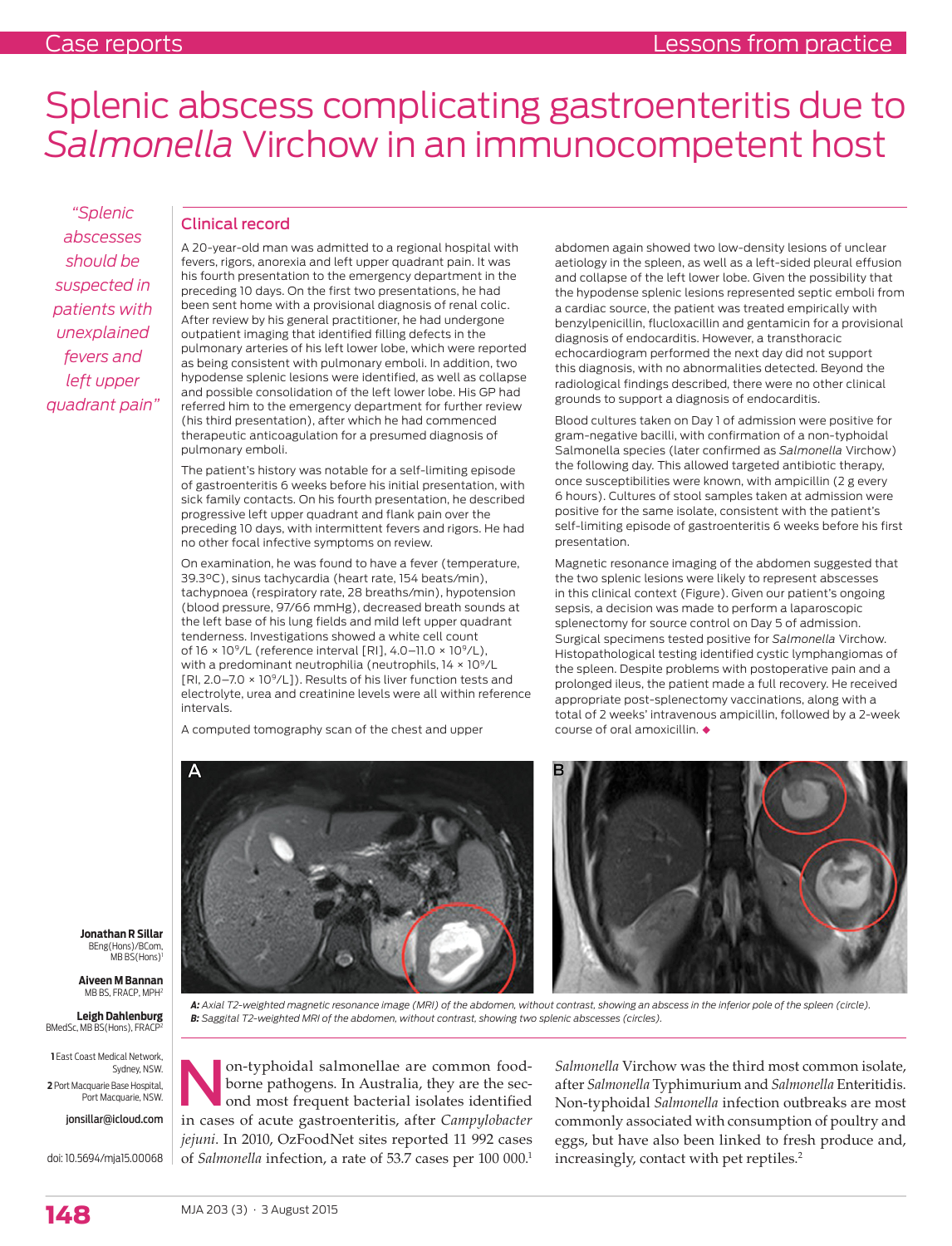## Case reports

# Lessons from practice

Up to 8% of patients with gastroenteritis secondary to non-typhoidal *Salmonella* infection develop bacteraemia.3 Risk factors for invasive infection include extremes of age, immunosuppressed states, malignancy, HIV infection and use of tumour necrosis factor-blocking medication.4 Our case is unusual in that bacteraemia occurred in an otherwise immunocompetent host.

Extraintestinal focal infections have been reported to occur in 5% to 10% of patients with non-typhoidal Salmonella bacteraemia.<sup>3</sup> The best recognised complications are endovascular infections, most commonly involving the aorta, that result from seeding of atherosclerotic plaques and aneurysms.<sup>5</sup> However, focal infections of almost all organ systems have been reported.

Splenic abscesses are most commonly seen as a complication of infective endocarditis, occurring in about 5% of patients.6,7 They are also found as a rare complication of non-typhoidal *Salmonella* infections. In one case series of 49 patients from southern Taiwan, *Salmonella* species were the third most common pathogens isolated from splenic abscesses, accounting for 11% of cases.8 The most common presentations among the 49 patients with splenic abscesses were fever (47 patients), abdominal pain confined to the left upper quadrant (33 patients), left pleural effusion and splenomegaly (both 27 patients), all of which were present in our patient.

About 50% of patients presenting with splenic abscesses have pre-existing anatomical abnormalities.<sup>9</sup> The cystic lymphangiomas identified in our patient almost certainly predisposed him to developing splenic abscesses.

According to the literature, the mainstay of treatment for splenic abscesses is splenectomy. Data from 287 cases published between 1987 and 1995 suggested that non-operative management, which included invasive treatment with percutaneous aspiration and catheter drainage, had a success rate of less than  $65\%$ .<sup>10</sup> The same series suggested that antimicrobial therapy alone had a success rate of less than 50%. Salvage splenectomy, however, was not shown to result in increased mortality. Another retrospective study of 51 patients in a tertiary hospital between 1998 and 2003 reported survival rates of 48% with antimicrobial therapy alone, 45% with pigtail catheter insertion and drainage in

#### Lessons from practice

- Splenic abscesses are a rare but potentially lifethreatening complication of non-typhoidal *Salmonella* bacteraemia.
- Splenic abscesses should be considered as a possible source of infection in patients presenting with unexplained fevers and left upper quadrant or left flank pain.
- Splenectomy plus appropriate antimicrobial therapy remains the mainstay of treatment for splenic abscesses.
- Interventional radiological techniques should be considered as a spleen-preserving strategy on a caseby-case basis and where experienced radiologists are  $a$ vailable.

addition to antimicrobial therapy, and 100% with splenectomy and antimicrobial therapy.<sup>11</sup> These results may be influenced by selection bias but do suggest improved outcomes with splenectomy over less invasive strategies.

Splenic abscesses are a rare but serious complication of non-typhoidal *Salmonella* bacteraemia that may occur in otherwise immunocompetent individuals. Splenic abscesses should be suspected in patients with unexplained fevers and left upper quadrant pain. The mainstay of treatment is splenectomy with appropriate antimicrobial therapy.

Competing interests: No relevant disclosures.

© 2015 AMPCo Pty Ltd. Produced with Elsevier B.V. All rights reserved.

References are available online at www.mja.com.au.